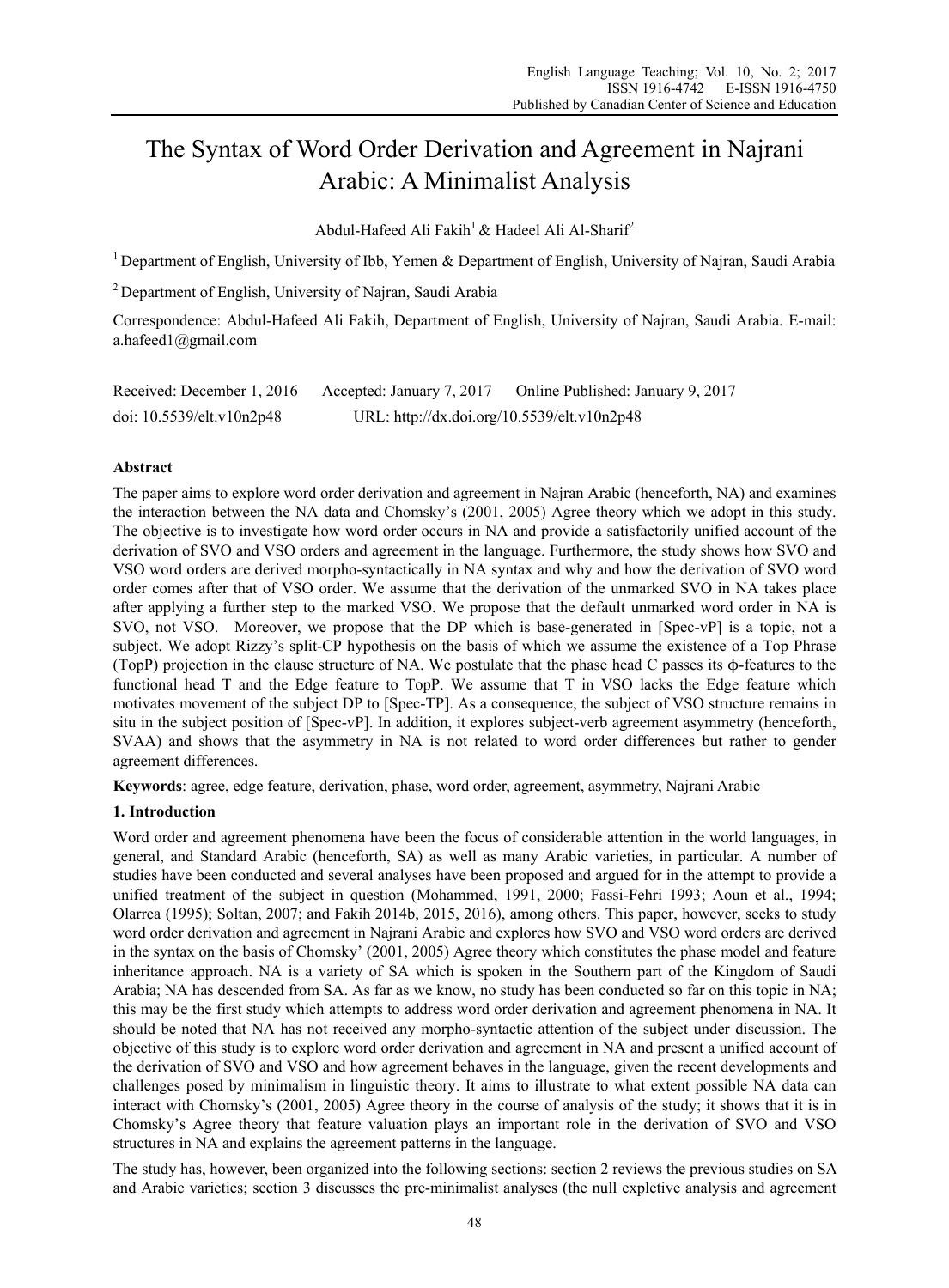loss hypothesis; section 4 examines the minimalist accounts (base- generation hypothesis (null pro-hypothesis), Fakih's (2014a & 2014b, 2015, 2016) minimalist analysis, and Chomsky's (2001, 2005) Agree theory); section 5 discusses gender agreement in NA and presents a satisfactorily unified account of word order derivation and agreement in NA based on Chomsky's (2005) Agree theory. We assume that the derivation of the unmarked SVO word order in NA comes after the derivation of the marked VSO word order. Besides, we postulate that the default unmarked word order is SVO in NA. The study shows that the interaction between NA data and Chomsky's (2001, 2005) Agree theory illustrates that feature valuation plays an important role in explaining the derivation of SVO and VSO in NA; and section 6 summarizes the findings of the study.

## **2. Review of Literature**

## *2.1 Arabic Sentence and Word Order in Arabic Syntactic Analysis*

The existing literature on SA shows that a sentence is a meaningful structure composed of two or more words (Wright, 1989 and Al-Rajehi, 1998). On the basis of their morpho-syntactic analysis, the traditional Arab grammarians (like Al-Khalil, 786; Sibawayh, 796; and Ibn Hisham, 1360, among others), divided the Standard Arabic sentence into two types: a nominal sentence and a verbal sentence. The type of a sentence is determined by its first constituent. That is, if it starts with a noun phrase (NP), then it is a nominal sentence and if it starts with a verb, it is then a verbal one (Al-Rajehi, 1998). According to the Arab grammarians, the Arabic sentence with SVO word order is viewed as a nominal sentence while that with VSO order is a verbal one. Al-Rahawi (2007) points out that a verbless sentence is a nominal sentence to all Arab grammarians. However, there has been a debate upon the nature of a sentence which starts with an NP followed by a verb phrase (VP), as in zaid-un qaama 'Zaid stood up'. That is, whether SVO word order was dealt with as a nominal sentence or a verbal one was a source for discussions. Moreover, let us have a look at the views of the two major linguistic schools which were concerned with SA grammar: Basry and Kufan. According to Al-Rahawi (2007), Basries' argue that SVO is a nominal sentence in which the verb with its constituents constitutes the predicate of the nominal sentence; this view was advocated by Ibn-Jenni (1002), Al-Jarjani (1079), and Ibn Hisham (1360), among others. On the other hand, Basries claim that a subject can never precede its verb, thus the first NP in SVO word order is not viewed as a subject.

However, Kufans, such as Ibn Al-Mubarrad (898), hold another view that SVO word order is not a nominal sentence but a verbal sentence in which the subject precedes the verb. According to their view, the verbal sentence is the one which contains a verb regardless of the position occupied by the verb in the sentence. However, according to Al-Rajehi (1998), the most acceptable view is that SVO word order begins with an NP and is thus a nominal sentence. In this study, we adopt the view that the preverbal subject in SVO word order is not a subject, but rather a topic.

#### *2.2 Word Order and Agreement in SA*

A closer look at the existing literature on SA shows that it exhibits two dominant word order alternations: SVO and VSO (Mohammed, 1991, 2000; Fassi-Fehri 1993; Soltan, 2007; Al-Horais, 2009; and Fakih 2014b, 2015, 2016, among others). With respect to agreement, such alternations create an asymmetry known as subject-verb agreement asymmetry which has become a major source for study and analysis, and which has also received considerable attention in the last two decades by Arab and Western linguists (Bahluol & Harbert, 1992; Aoun et al., 1994; Ouhallah, 1994; and Olarrea, 1995; Benmamoun, 2000; and Fakih, 2015, 2016). With SVO word order, full agreement can be found between the subject and the verb in all phi-features (i.e. gender, person and number). However, with VSO word order only gender agreement can be obtained, i.e., partial agreement (Fassi-Fehri 1993; Mohammed 2000; Benmamoun, 2000; and Soltan, 2007, among others). This means that number agreement cannot be obtained. Such an asymmetry can be seen in the following examples in (1), taken from Olarrea (1995:134).

| la. al-?awlaad-u |                  | jaa?-uu            | $SV+$ full agreement  |
|------------------|------------------|--------------------|-----------------------|
| the boys nom     |                  | came.3.pl.m(they). |                       |
| 'The boys came.' |                  |                    |                       |
| jaa?a            | al-?awlaad-u     |                    | VS+ partial agreement |
| $s$ it.3sg.m     | the boys nom     |                    |                       |
|                  | 'The boys came.' |                    |                       |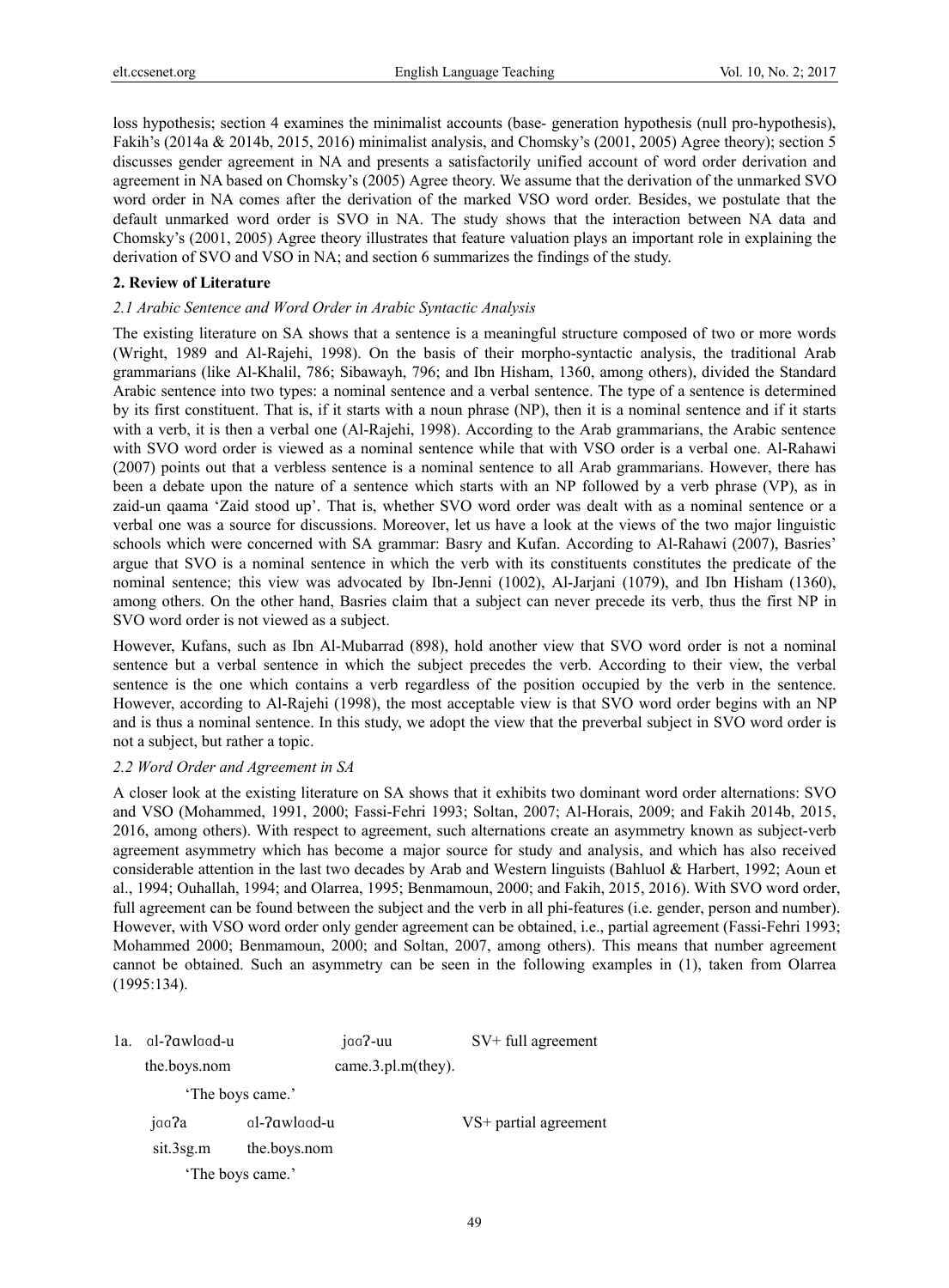| b <sub>1</sub> | $*$ jaa?-uu    | al-?awlaad-u | $VS+$ full agreement     |
|----------------|----------------|--------------|--------------------------|
|                | came.3pl.m.    | the boys nom |                          |
| $\mathbf{c}$ . | * al-?awlaad-u | iaa?a        | $SV$ + partial agreement |
|                | the-boys.nom   | sit.3sg.m    |                          |

The sentences in (1) show that subject- verb agreement in SA depends on the subject position. In the case of the preverbal DPs, full agreement can be obtained, as in (1a), whereas partial agreement can be achieved between the post-verbal DPs and the verb in the gender feature only, as illustrated in (1b). The post-verbal DPs can never fully agree with the verbs, as shown in (1c) and the preverbal DPs cannot agree partially with the verbs, as in (1d). This means that SVO word order in SA always exhibits full agreement, whereby the subject DP agrees fully with its verb in the phi-features (i.e. gender, person, and number). However, VSO order shows partial agreement, only gender agreement can be realized between the subject DP and the verb.

However, subject-verb agreement asymmetry in SA does not acquire in some of today's Arabic dialects. It is worth to mention Versteegh's (1997) view on this issue. Versteegh states that SVO-VSO alternation is not a feature of many Arabic dialects. He stresses that there will be only one dominant order SVO; VSO will be used "as a stylistic variant. But even in those instances in which the verb precedes the subject, there is full number agreement between them." (p. 101).

The examples in (2) below show that both Lebanese Arabic (LA) and Moroccan Arabic (MA) exhibit the absence of the SVAA phenomenon. The data in (2) are taken from MA, cited from Aoun et al. (1994:196).

| 2a             | $l$ ə-wlaad           | nsas-u       | $\sqrt{\text{SV+full agreement (MA)}}$ |
|----------------|-----------------------|--------------|----------------------------------------|
|                | the-children          | slept.3p.pl  |                                        |
|                | 'The children slept.' |              |                                        |
| $\mathbf{b}$ . | *lə-wlaad             | nsas         | SV+partial agreement                   |
|                | the-children          | slept.3p.sg  |                                        |
| $\mathbf{c}$ . | nfas-u                | lə-wlaad     | $\sqrt{VS}$ -full agreement            |
|                | slept.3p.pl           | the-children |                                        |
|                | 'The children slept.' |              |                                        |
| d.             | *nfas                 | lə-wlaad     | VS+partial agreement                   |
|                | slept.3p.sg           | the-children |                                        |
|                |                       |              | (Aoun et al., 1994:196)                |

Now let us consider the following examples in (3) from NA in order to examine whether or not NA allows the SVAA phenomenon.

| $3a$ .         | el-Syaal             | jlesau      | $\sqrt{\rm SV+full}$ agreement          |
|----------------|----------------------|-------------|-----------------------------------------|
|                | the boys             | sat.3p.pl.m |                                         |
|                | 'The boys sat down.' |             |                                         |
| b.             | *el-fyaal            | jalas       | $SV+$ partial agreement                 |
|                | the.boys             | sat.3p.sg.m |                                         |
| $\mathbf{c}$ . | jlesau               | el-Syaal    | $\sqrt{\phantom{a} }$ VS+full agreement |
|                | sat.3p.pl.m          | the boys    |                                         |
|                | 'The boys sat down.' |             |                                         |
| d.             | *jalas               | el-Syaal    | VS+ partial agreement                   |
|                | sat.3p.sg.m          | the boys    |                                         |

The sentences in (3) illustrate that NA does not show SVAA asymmetry either. In (3a) and (3c) full agreement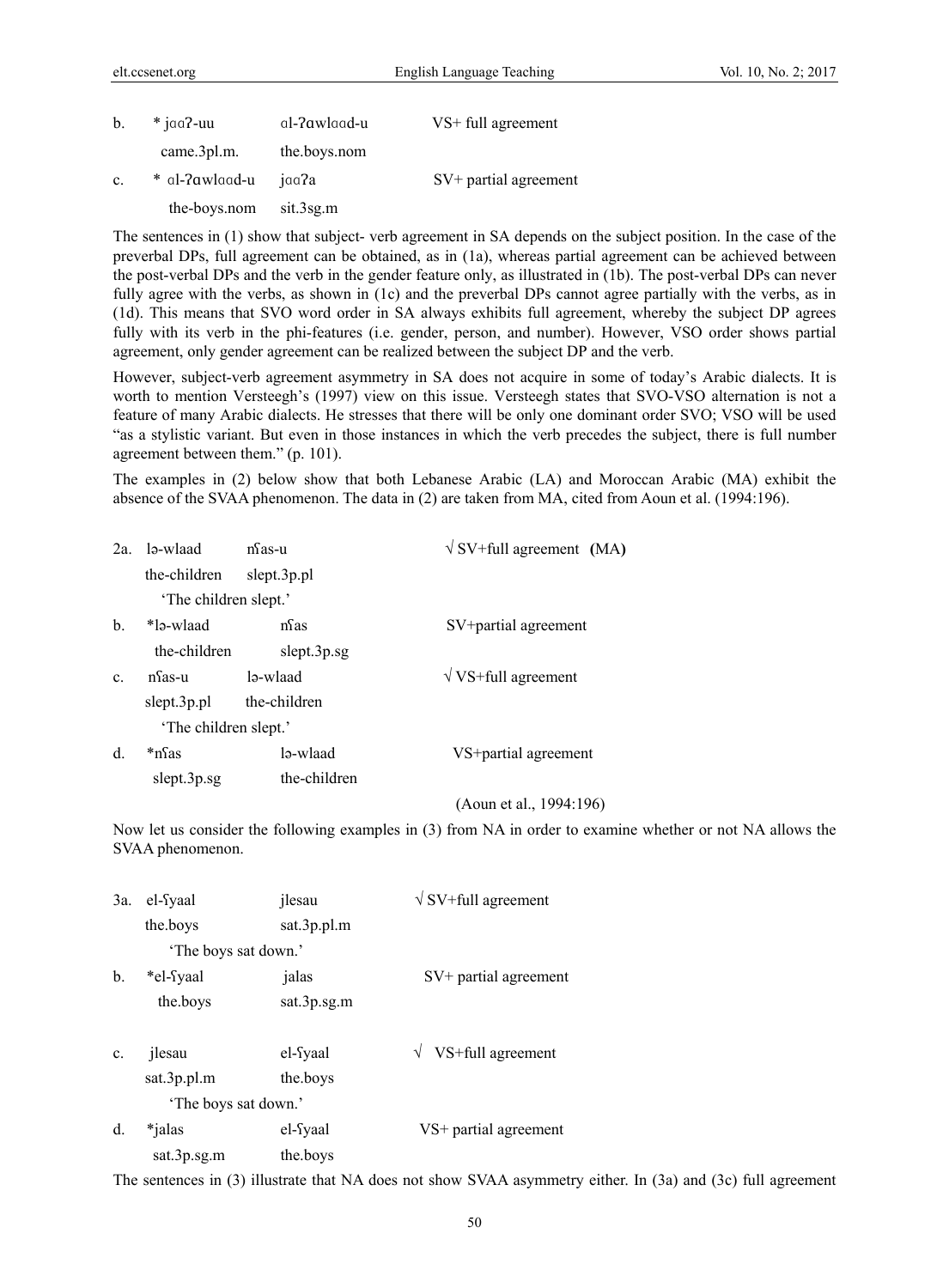can be obtained in both SVO and VSO word orders. However, (3b) and (3d) are unacceptable sentences in NA due to number agreement violations. It is normal to say that in NA a plural verb agrees with a plural subject and a singular verb agrees with a singular subject. That is, a singular verb can never agree with a plural subject and vice versa. However, there exists in NA a kind of SVAA asymmetry which is not related to word order differences but rather to gender agreement differences. This can be explored in gender agreement in NA below.

In order to account for this asymmetry, which refers to the difference in the agreement pattern according to a difference in the word order in SA, a number of proposals have been proposed and argued for among which are the null expletive analysis (Mohammad, 1990, 2000; Ouhalla, 1994; Olarrea, 1996; Soltan, 2007; and Al-Horais, 2009, among others), agreement loss analysis (Aoun *et al* 1994), and a base-generation analysis (Soltan, 2006, 2007). The objective was to provide a unified account on the subject under discussion. Let us have a careful look at such accounts in the following sections.

#### **3. Preminimalist Analyses**

#### *3.1 Null Expletive Analysis*

In his influential work on Arabic agreement, Mohammad (1990) assumes that agreement in SA is the result of a Spec-head relation. Full agreement, on the one hand, in SVO word order in SA is seen to be the result of a Spec-head relation between the verb on T(ense) and a lexical element on its Spec. On the other hand, partial agreement in VSO word order is viewed to be the outcome of the same relation but between the verb on T and a null expletive on its Spec. Mohammad's (1990, 2000) analysis can be demonstrated in (4) below where he assumes that the null expletive should be third person singular in order to account for the partial agreement phenomenon in Standard Arabic (Other analyses in this regard are also seen in Soltan, 2007 and Al-Horais, 2009).

4.



It should, however, be noted that there are some arguments raised against the null expletive hypothesis. The first argument is that it fails to account for the full agreement pattern in VSO word order in local varieties of Standard Arabic such as Moroccan Arabic. In addition, the null expletive should not necessarily be a third person singular. This can be clearly observed when using plural pronominal subjects instead of lexical subjects. This can be shown in Fassi Fahri's (1993) examples in (5) below. Moreover, the hypothesis fails to account for sentences where the verb shows full agreement with pronominal subjects as shown in Bahloul & Herbert's  $(1992)$ examples in (6) below.

| 5.            | hum                   | al-junuud-u                             |      |                               |
|---------------|-----------------------|-----------------------------------------|------|-------------------------------|
|               | they.m.               | the-soldiers-nom                        |      |                               |
|               |                       | 'It is the soldiers / That's soldiers.' | (SA) | (Fassi Fehri, 1993:40)        |
| 6a.           | xaraj-uu              | hum<br>sami<br>wa                       |      |                               |
|               | left.3.m.pl           | they<br>and<br>Sami                     |      |                               |
|               | 'They and Sami left.' |                                         |      |                               |
| $\mathbf b$ . | * xaraj-a             | hum wa<br>sami                          |      |                               |
|               | left.3p.m.sg they and | Sami                                    |      |                               |
|               |                       | 'They and Sami left.'                   |      | (Bahloul & Harbert, 1992:21). |
|               |                       |                                         |      |                               |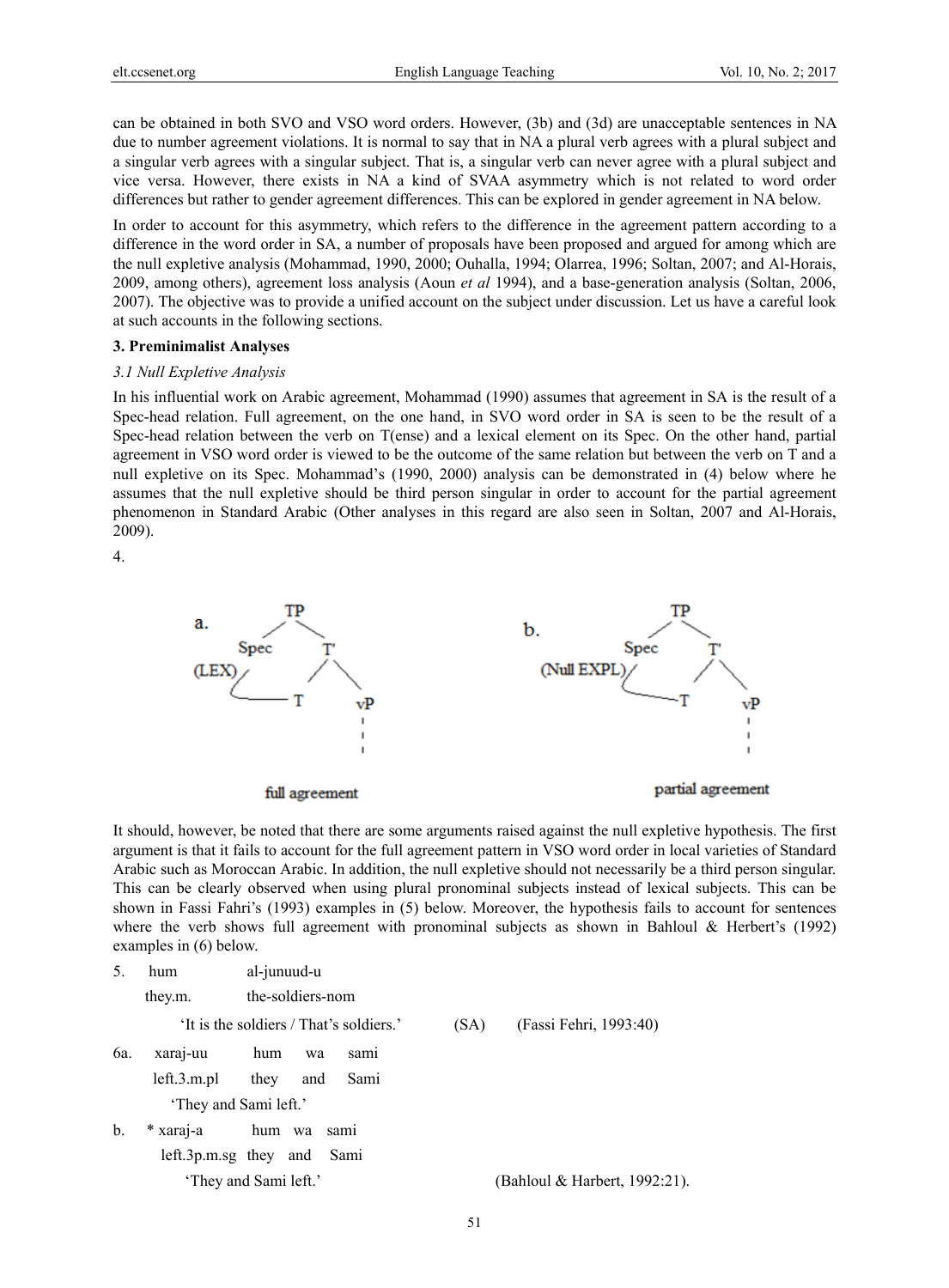#### *3.2 Agreement Loss Hypothesis*

Aoun et al. (1994) propose that both SVO and VSO word orders have full agreement patterns under a Spec-head relation. With VSO word order, part of the agreement, more particularly, number agreement gets lost in the movement of the verb from T(ense) to a higher functional head position, designated as F. Aoun et al. (1994) argue that the verb succeeds in preserving gender agreement but fails to maintain number agreement. This hypothesis is considered to be weak because the motive behind the movement of the verb to FP is not clear and is not also examined in detail in Aoun et al. (1994).

## **4. Minimalist Analyses**

## *4.1 Base-generation Hypothesis (Null Pro-hypothesis)*

A recent account has been proposed by Soltan (2006), which he calls a base-generated analysis. Under this analysis, SVO-VSO word order alternation in SA is assumed to be not a result of "the presence versus absence of subject movement to [Spec-TP], but is instead a consequence of two different base-generated structural representations" (p.1). In preverbal DPs, the subject is base-generated in its position, [Spec-TP], rather than arriving there via movement. According to Soltan (2006), Spec-vP] is occupied by a null subject pro. Soltan assumes that T(ense) in such structures has EPP features, CLASS features; gender features, and phi-features; for number and person. Soltan (2007) assumes that "T has the following inventory of uninterpretable features: First, φ-features for Person and Number features … Second, T also has a separate CLASS feature, which appears as a Gender feature in many languages … Finally, T may appear with … EPP feature" (p. 69-70). Full agreement occurs as a manifestation of an Agree relation between T and pro. In post-verbal DPs, the subject is base-generated in [Spec-vP]. According to Soltan's proposal, T(ense) does not have any EPP features. It bears only CLASS features; gender features. Partial agreement is "due to a default agreement option in the language for φ-feature valuation" (pp.93). Hence, partial agreement is the result of an Agree relation between T and the subject in [Spec-vP]. Soltan represents his proposal for both word order alternations in SA in the following diagrams (7) and (8).

7.



8.



partial agreement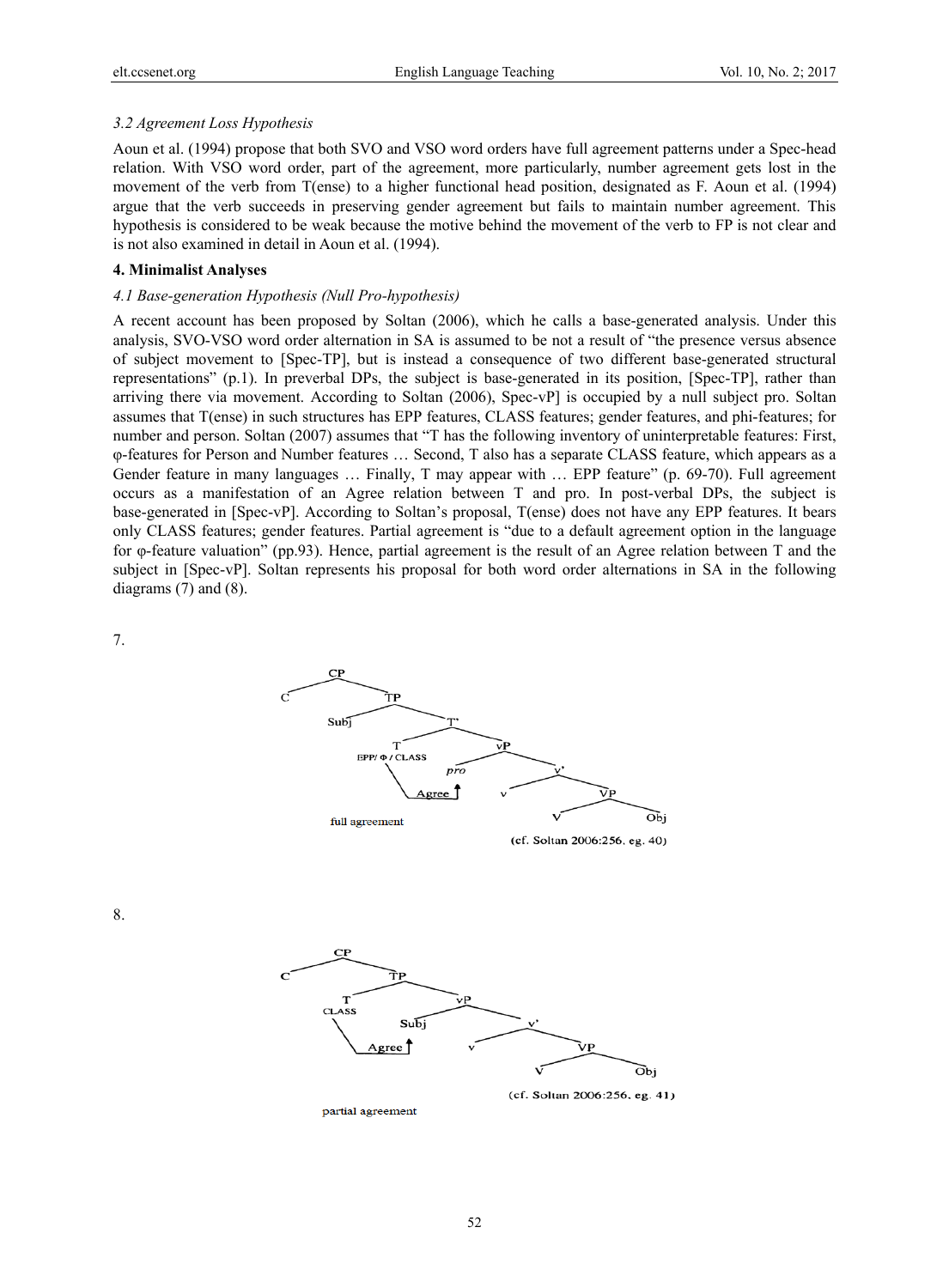It can be observed that Soltan's analysis contains a weak assumption concerning his null *pro* subject proposal. He assumes that full agreement pattern requires the presence of full T (with EEP, CLASS, and ϕ-features). As T has unvalued features, it probes down for a matching goal with valued features. Assuming *pro* to be the goal will not be acceptable because *pro* is an unidentified element and only the interpretable features of argumental DPs are able to value the ϕ-features of T. Thus, *pro* will be a vague and an unsuitable goal for valuing T's features (Chomsky, 1995; Holmberg, 2005, 2008; and Al-Hurais, 2009).

# *4.2 Fakih's (2014a&b, 2015, 2016) Minimalist Account*

In work entitled "Subject Wh-movement in Najrani Arabic and minimalism", Fakih (2014a) points out that NA is an SVO language, where he stresses that wh-questions are derived in SVO word order. He also indicates that VSO can be used but it is not as common and acceptable by the native speakers as SVO. Moreover, in a subsequent minimalist study on Wh-questions in Hodeidi Arabic, spoken in the Western region of Yemen, Fakih (2015) demonstrates how the subject wh-phrase can be extracted out of intransitive structures in VSO word order. Fakih (2015) shows that Hodeidi Arabic has both SVO and VSO word orders which are used in daily conversations. He also illustrates that the intransitive and transitive structures can be used with VSO and SVO word orders. However, in the analysis of the derivation of subject wh-questions in Hodeidi Arabic, he points out that Hodeidi Arabic tends to use VSO word order for morpho-syntactic convenience.

Furthermore, in his analysis of the syntax of the null *pro* subject in Early Modern English, Standard Arabic and Modern Standard English, Fakih (2014b) shows how nominative Case and agreement features of the (*pro*) subject are licensed and how the tense features of the verb are checked in Early Modern English and Standard Arabic. Furthermore, he presents an alternative analysis which accounts for the occurrence of the null *pro* in finite clauses of Standard Arabic. He assumes that the D-feature of I(NFL) is invariably strong in VSO and SVO structures with null *pro* subjects in Standard Arabic. Given this, he argues that the subject *pro* moves from the VP-internal position to the thematic and structural subject position of the sentence occupying [Spec, IP] for feature licensing purposes. The movement of the *pro* subject and the verb is driven by the necessity to check the morphological features via a Spec-head agreement relation, where the nominative Case and agreement features of the subject as well as the tense feature of the verb are licensed, thus ensuring that all features are interpretable in the syntax.

In a recent minimalist study, Fakih (2016) examines agreement in VSO and SVO word orders in Standard Arabic, points out how VSO and SVO are derived in the syntax, and proposes an alternative analysis based on Chomsky' (2005) feature-based-inheritance approach, which seeks to provide a unified account on the subject. Fakih's (2016) account attempts to explore the interaction between the SA data and Chomsky's feature inheritance analysis; it shows that whether the subject (i.e. the goal with which C agrees) in Spec-v\*P in VSO order or in Spec-TopP (=Topic Phrase) in SVO order, the Agree relation can apply and all unvalued uninterpretable features are valued and deleted by matching them with their valued interpretable counterparts. Furthermore, Fakih argues that since the edge feature of the head C of the CP phase is inherited by the Top head, the topicalised elements in Standard Arabic are raised from lower positions to Spec-TopP in SVO order, not the specifier of CP, as assumed in Chomsky (2005). Besides, he shows that in SA the features of T in VSO order and the features of T and Top in SVO order are inherited from C, the head of the CP phase. He also adopts Rizzi's (1997) Spilt-CP analysis and in turn proposes a modification of Chomsky's (2005) clause structure in order to account for the position of the topicalised subject in SVO in SA. Fakih's (2016) analysis shows that the difference between VSO and SVO is that the subject in VSO remains in situ while in SVO it moves from Spec-vP to Spec-TopP via TP. This explains how SVO and VSO are derived in SA minimalist syntax.

#### *4.3 Chomsky's (2001, 2005) Minimalist Analysis*

Case and agreement features have received considerable attention in minimalist analysis of linguistic theory. Case and agreement have been studied in relation to each other in a number of linguistic modules. In GB theory (Chomsky 1981-1991) Case features were assumed to be licensed in two syntactic configurations; a Spec-head agreement configuration or a head-complement agreement. In early versions of the minimalist framework (Chomsky 1993 and 1995), specifically in the Spec-head approach, Case was assumed to be licensed via agreement with AGR heads. Moreover, in the Minimalist Inquiries of Chomsky's (2000, and 2001) an agreement relation via an operation Agree was assumed to license Case and agreement features; in this work Case and agreement are interrelated and hence should be studied in relation to each other.

A closer look at the latest development of Agree theory shows that Chomsky (2005) proposes two phases CP and vP, but not TP and VP. These phases contain two types of features; Agree features (phi-features) and the Edge feature (the EPP feature in previous accounts) in addition to a tense feature on C (the phase head) only. Chomsky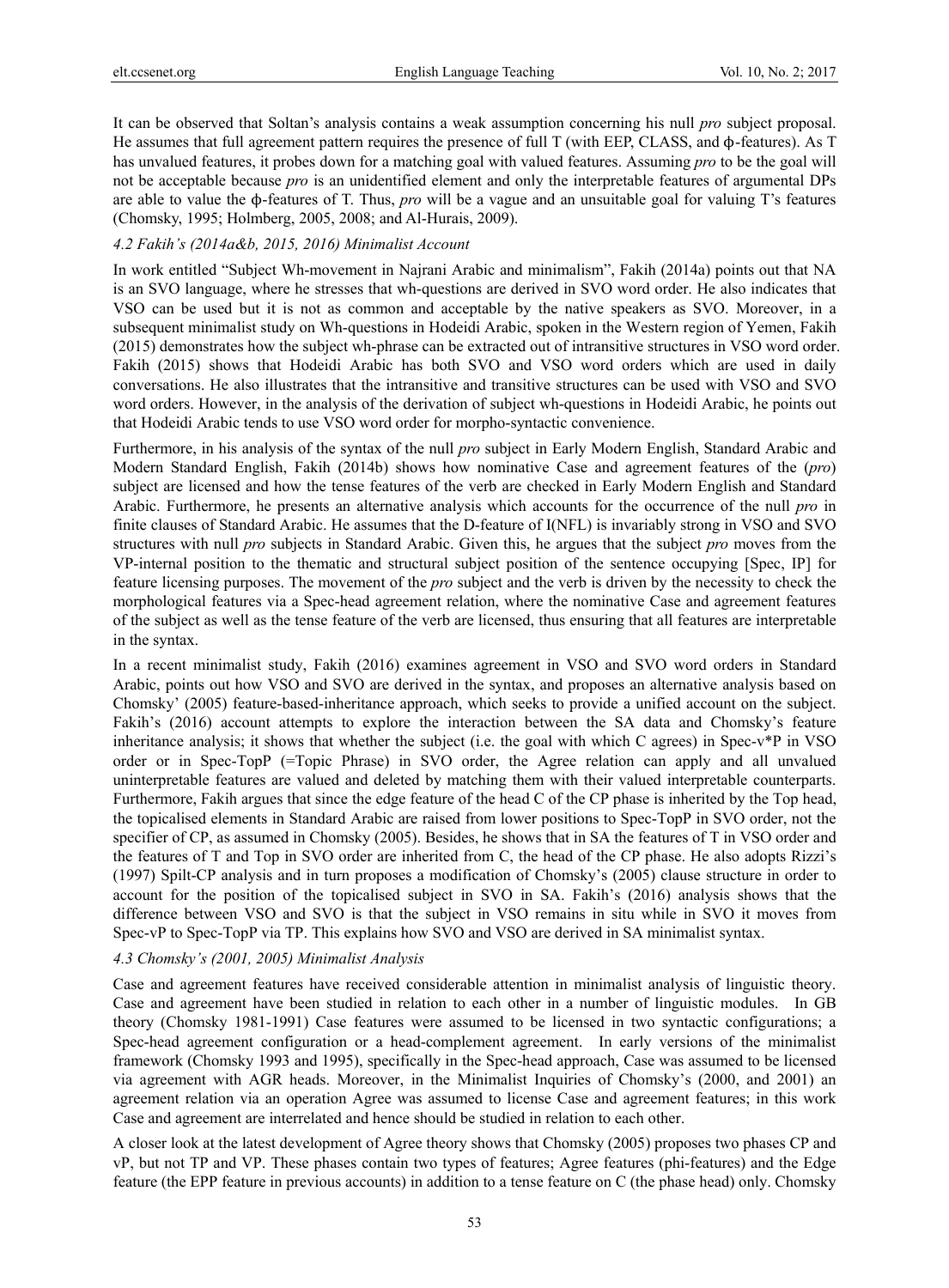(2005) indicates that TP and VP are not phases and do not have features. Chomsky (2001) points out that "the phases are CP and vP but crucially not TP" (p. 6). He also argues that T and V inherit their features from their phase heads C and v, respectively.

With regard to T, Chomsky (2005) argues that T lacks ϕ-features and tense features in the lexicon and it inherits them from C, being the phase head of CP. Chomsky claims that "T manifests the basic tense features if and only if it is selected by C…; if not, it is a raising … infinitival, lacking ϕ-features and basic tense. So it makes sense to assume that Agree- and Tense-features are inherited from C, the phase head" (Chomsky, 2005: 10). Given this, T and C form a complex unit probing together for a matching goal. On this basis, we adopt Chomsky's (2001, 2005) phase-based model and feature inheritance approach in order to account neatly for agreement and word order variation in NA. Following Chomsky (2005), we assume that in NA ϕ-features and Edge feature are inherited from the head C, the CP phase. That is, the phase head C transmits its ϕ-features and Edge feature to the functional head T in SVO word order in NA, but only transmits ϕ-features to T in VSO word order in the same language. The reason why this happens in VSO word order in NA can be attributed to the fact that T lacks an Edge (i.e. tense) feature which triggers movement of the subject DP from the base position of [Spec-vP] to [Spec-TP].

According to the minimalist analysis, the syntactic operation Agree is defined to be the relationship between an uninterpretable feature on a probe and a target in the probe's c-command domain (Chomsky 2000 and 2001; Bardeas, 2005; and Heck & Richards, 2007). What is interesting about Agree is that it helps in checking the uninterpretable features in order to cause them to converge in the syntax. Given this, Agree contributes to the development of a more flexible understanding of the agreement phenomenon and also provides an explanation of the word order asymmetry observed in languages such as Arabic. It differs from the earlier conception of agreement in the GB framework in that it does not require movement and it is not specifically a Spec-head relation.

Thus, agreement has been treated as the result of a built-in operation; Agree in which an agreement relation between two elements of a sentence can be established at a distance, though still subject to certain locality considerations. Soltan (2007) presents a good account on Agree-Based analysis in Standard Arabic; the following representation in (9) illustrates Soltan's minimalsit treament of Agree in a more pricipled fashion. 9.



Moreover, the introduction of the concepts of phase and feature inheritance in Chomsky (2001, 2005) brought a significant improvement to the notion of Agree. Chomsky (2001) defines phases as "the operative elements" (p. 15) within a structure which means that they are the locus of features and the source for syntactic operations. Chomsky (2001, 2005) divides a structure into two basic phases; CP and vP. TP and VP are not phases, and they do not have features themselves but they inherit their features from the phase heads. For T, Chomsky asserts that it is not a phase and claims that "in the lexicon, T lacks these features. T manifests the basic tense features if and only if it is selected by C… Agree- and Tense-features are inherited from C, the phase head" (Chomsky, 2005:11). Given Chomsky's (2005) minimalist assumptions, it can be observed that the valuation of Case and agreement occurs as a manifestation of the operation Agree between the phase head and a DP.

# **5. Word Order in NA**

We have already shown that SA allows SVO and VSO word orders; the former (i.e. SVO) is considered to be the marked order while the latter is the unmarked order. The only difference between such orders is whether the speaker wants to emphasize the action or the doer of the action. When the emphasis is on the action of the verb, the VSO order is used, and when the emphasis is on the doer of the action the SVO order is used. Consider the examples in (10) below to illustrate the point.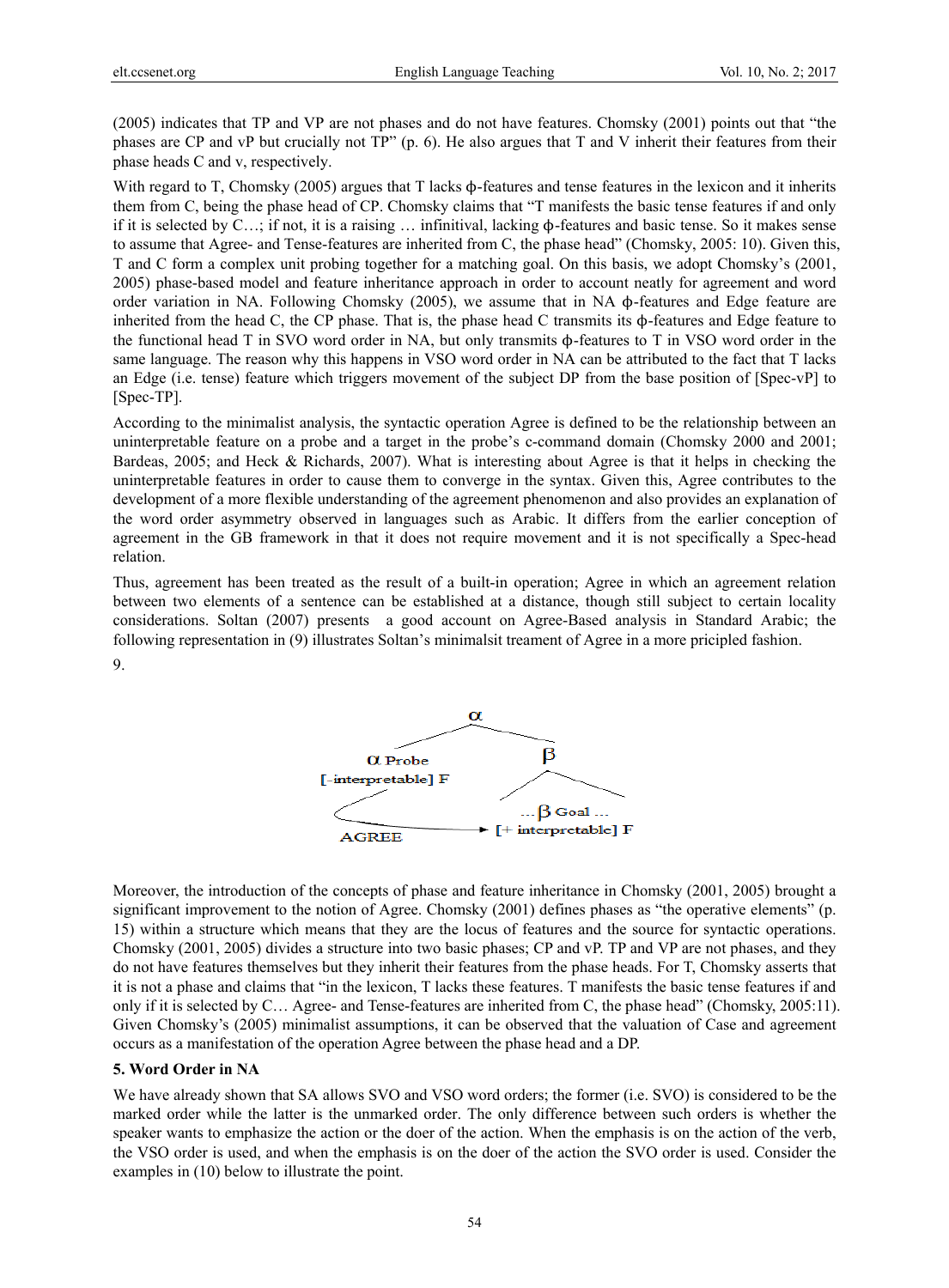| 10a. | kataba        |                        | zaid-un  | risaalat-an.     | (VSO) |
|------|---------------|------------------------|----------|------------------|-------|
|      | wrote.3p.sg.m |                        | Zaid.nom | letter.acc.indef |       |
|      |               | 'Zaid wrote a letter.' |          |                  |       |
| b.   | zaid-un       | kataba                 |          | risaalat-an.     | (SVO) |
|      | Zaid.nom      | wrote.3p.sg.m          |          | letter.acc.indef |       |
|      |               | 'Zaid wrote a letter.' |          |                  |       |

However, the structure of the Arabic sentence has changed through time. In this respect, Versteegh (1997) points out that "the sentence structure of Classical Arabic has changed drastically in the modern dialects. The distinction between the two types of sentences has disappeared. In its place, one canonical word order has emerged, which seems to be in most dialects subject-verb-object, although verb-subject occurs in many dialects as a stylistic variant." (p. 101).

Since this study focuses on Najrani Arabic which is a variety of Standard Arabic, the question is: does Najrani Arabic allow SVO or VSO word order or both? Let us examine the issue of word order derivation in the following examples in (11) in order to illustrate the point.

| 11a. | ahmad | yalfab | kuurah |
|------|-------|--------|--------|
|------|-------|--------|--------|

Ahmad.nom play.3p.sg.m football.acc

'Ahmad is playing football.'

b. elʕyaal yalʕeb-uun

the.boys.nom play.3p.pl.m-they.nom.

'The boys are playing.'

- c. ahmad raaH el-souq Ahmad.nom went.3p.sg.m. the.market.acc 'Ahmad went to the market.' d. haamed shara Xubz
- 

Haamed.nom bought.3p.sg.m bread.acc

'Haamed bought bread.'

From the examples in (11), we can notice that the canonical word order of NA sentences is SVO, where the subject DP usually precedes the verb in the construction. When the verb occurs sentence-initially, the sentence is considered to be unacceptable in NA. Consider the following examples in (12) to illustrate the point.

| 12a. | *valsab*              | ahmad                  | kuurah       |
|------|-----------------------|------------------------|--------------|
|      | play.3p.sg.m.         | Ahmad.nom football.acc |              |
| b.   | *Yalfeb-uun           |                        | elsyaal      |
|      | play.3p.pl.m-they.nom |                        | the boys nom |

However, some sentences can be formed with VSO order and yet they are still acceptable by the native speakers of NA, as demonstrated in (13) below.

13a. raaH ahmad el-souq went.3p.sg.m. Ahmad.nom the.market.acc 'Ahmad went to the market.'

- b. lʕeb ahmad kuurah played.3p.sg.m Ahmad.nom football.acc 'Ahmad played football.'
- c. shara haamed xubz bought.3p.sg.m. Haamed.nom bread.acc 'Haamed bought bread.'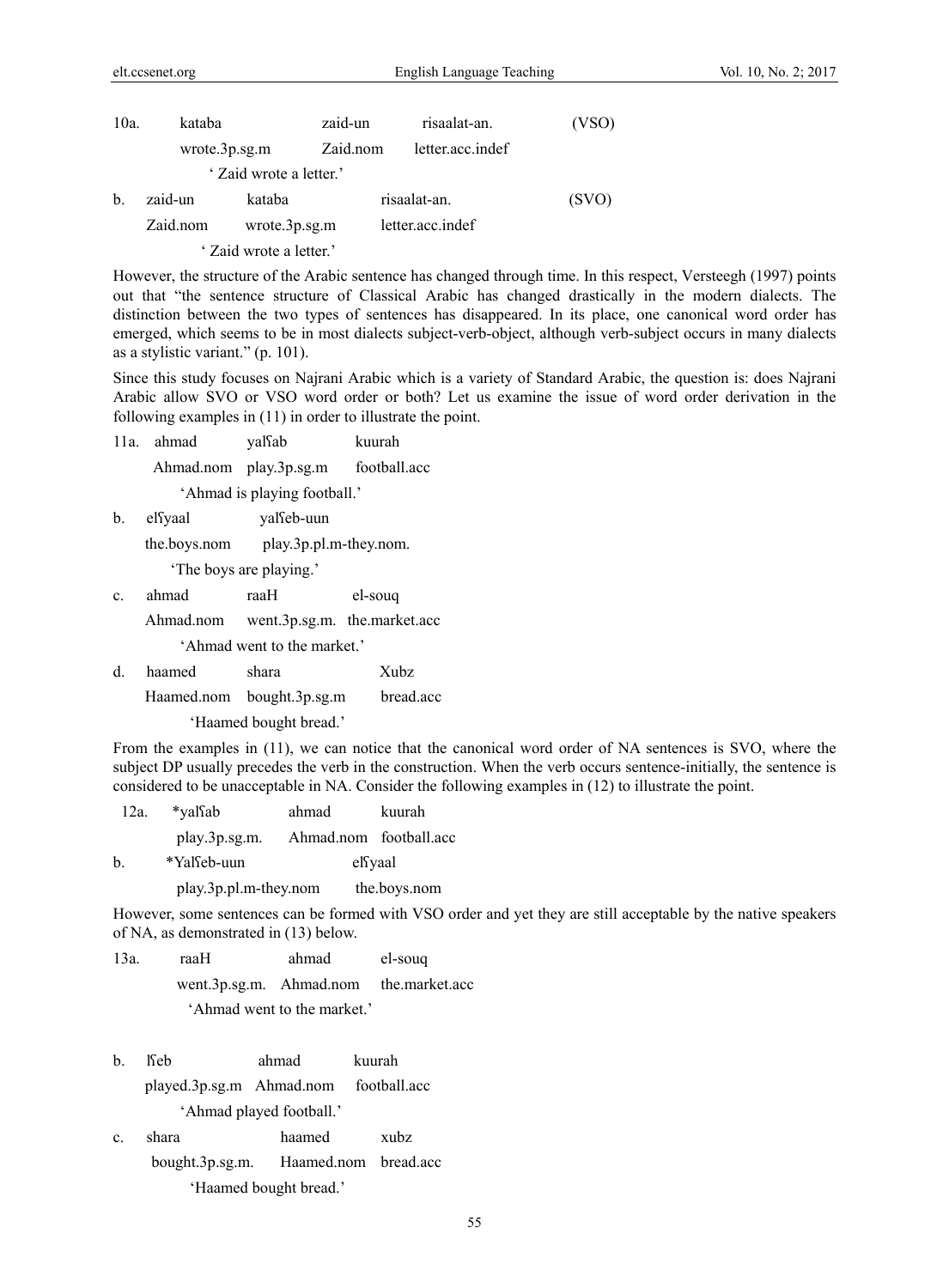| $d_{\cdot}$ | *YruuH          | ahmad                | el-soug        |
|-------------|-----------------|----------------------|----------------|
|             | going.3p.sg.m.  | Ahmad.nom            | the market acc |
| e.          | *yashteri       | haamed               | xubz           |
|             | buying.3p.sg.m. | Haamed.nom bread.acc |                |

The reason why the sentences in (13a-c) are acceptable in NA can be attributed to the tense of the sentences. When the tense of the sentence is in the past, VSO word order is used. However, if the tense of the same sentence changes into present, then the construction becomes unacceptable by the native speakers of NA, as shown in (13d) and (13e) above.

As a variety of Standard Arabic, NA also allows both SVO and VSO word orders. It can be observed that the use of a certain word order over the other is not optional in NA syntax. It can be realized that the word order in NA is tense-specific. That is, the order of a sentence depends on its tense, whether it is past or present. The predominant word order in NA is SVO. It can be observed that SVO can sometimes be used with both past and present tenses, but VSO can only be used with the past tense. Using VSO with a present tense sentence renders the sentence unacceptable in NA. Consider the following examples in (14) for more clarification.

| 14a            | lesbau    | el-Syaal                                |                                            |                                    |
|----------------|-----------|-----------------------------------------|--------------------------------------------|------------------------------------|
|                |           | played.3p.pl.m. the boys.nom            |                                            | $(\sqrt{\text{past}}; \text{VS})$  |
|                |           | 'The boys played.'                      |                                            |                                    |
| $b_{\cdot}$    | *el-fyaal | lesbau                                  |                                            | $(*$ past; SV)                     |
|                |           | the boys.nom played.3p.pl.m.            |                                            |                                    |
| $\mathbf{c}$ . | fatmah    | tnaDhif                                 | el-bait                                    | $(\sqrt{\text{present}}; SVO)$     |
|                |           | Fatmah.nom clean.3p.sg.f. the.house.acc |                                            |                                    |
|                |           | 'Fatmah is cleaning the house.'         |                                            |                                    |
| $d_{\cdot}$    | * tnaDhif | fatmah                                  | el-abait                                   | (* present; $VSO$ )                |
|                |           | clean.3p.sg.f. Fatmah.nom the.house.acc |                                            |                                    |
|                |           | 'Fatmah is cleaning the house.'         |                                            |                                    |
| e.             | gara      | el-walad                                | el-jeriidah                                | $(\sqrt{\text{past}}; \text{VSO})$ |
|                |           |                                         | read.3p.sg.m the.boy.nom the.newspaper.acc |                                    |
|                |           | 'The boy read the newspaper.'           |                                            |                                    |

The examples in (14) above show that the dominant word order in NA is SVO. However, VSO can sometimes be used but when the tense of the sentence is in the past. Hence, we cannot over generalize this position to all the instances of the past tense sentences. This is due to the fact that SVO order can be used with both past and present. That is, SVO is more preferable to be used among the native speakers of NA. On the other hand, VSO word order is especially preferable by the native speakers of NA when the past sentence has its subject as a bound pronominal. It seems that the use of VSO word order over SVO order is only a stylistic variation within the language. There is no syntactic or semantic justification for the phenomenon; it does not seem to have any explanation other than this. It can be attributed to a stylistic strategy of NA. Consider the following examples in (15).

15a. garei-t ktaab

read.1p.sg-I.nom book.acc.indef

'I read a book.'

- b. kallam-t ummy talked.1p.sg-I.nom mother.my 'I talked to my mother.'
- c. sherbau el-ʕaSiir
	- drank.3p.pl.m-they.nom the.juice.acc
		- 'They drank the juice.'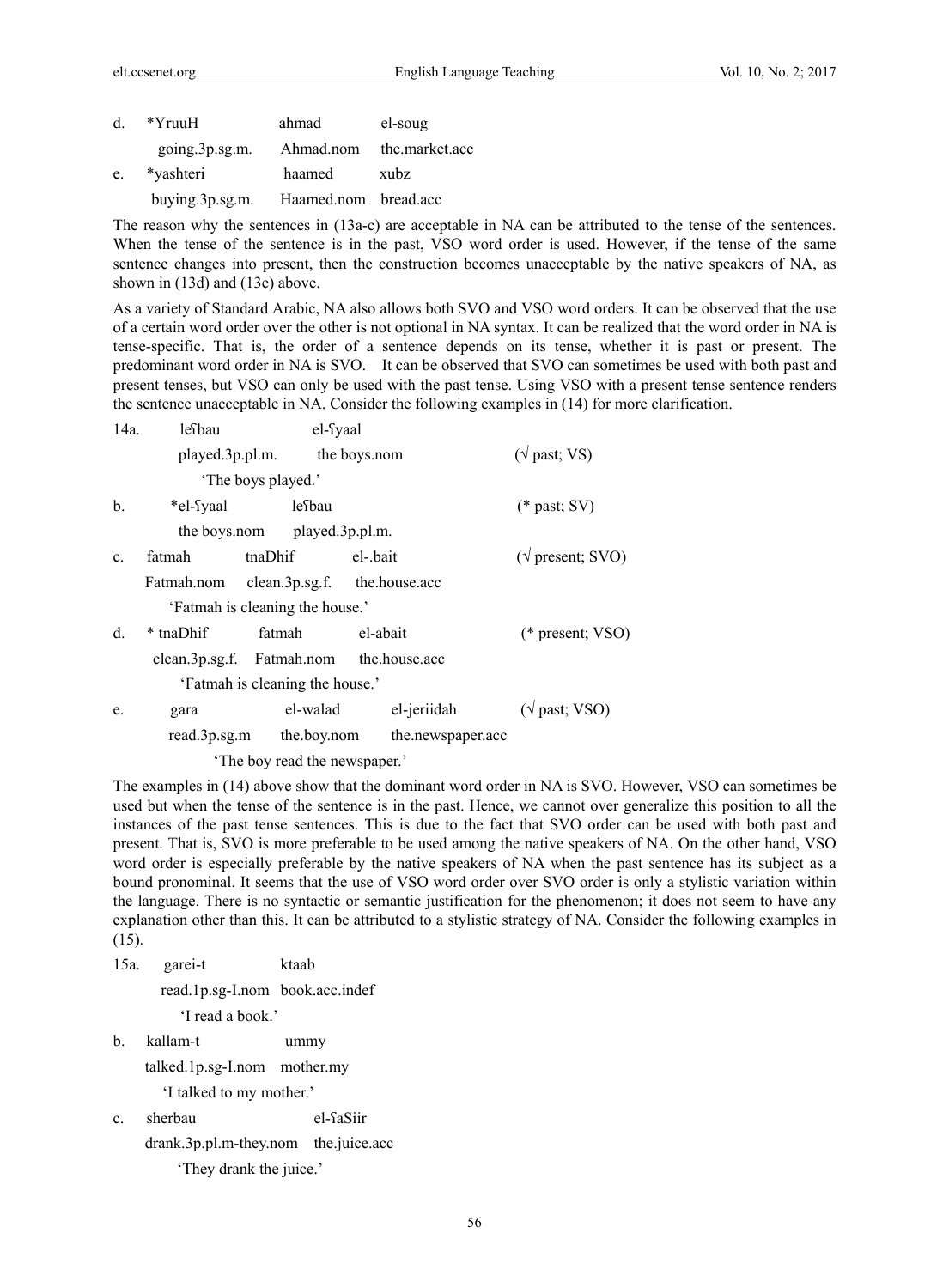|    | d. ruH-naa |        | el-soug                          |        |
|----|------------|--------|----------------------------------|--------|
|    |            |        | went.1p.pl-we.nom the.market.acc |        |
|    |            |        | 'We went to the market.'         |        |
| e. | *Hen       | ruHnaa |                                  | elsoug |

we.nom went.1p.pl-we.nom the.market.acc

As shown in (15), there are different sentences which are all in the past tense. The subjects are pronominal clitics attached to the verbs. In (15e), the sentence is unacceptable simply because it is not allowed by the native speakers of NA to begin a sentence with a pronominal subject.

# *5.1 Gender Agreement in NA*

Previous studies on agreement reflect that agreement asymmetries are found in languages such as, Spanish, Latin, and French but not in English. It has been found that "no asymmetry in gender marking was found in most empirical studies on gender (in Italian [Vigliocco & Franck, 1999]; in Spanish [Igoa, Garcı´a-Albea & Sa´nchez-Casas, 1999; Anto´n- Me´ndez, 1999) … But an effect of gender has been reported for French (Vigliocco & Franck, 1999)" (Anto´n-Me´ndez, Nicol, & Garrett, 2002:23). Languages with masculine, feminine gender distinction tend to take one of these genders to be its default gender. In French, it is found that the default gender is masculine (Harris, 1991). Moreover, in SA masculine is found as the default gender. In this connection, we assume in this study that the default unmarked gender in NA is also masculine.

Gender agreement in NA is not affected by a difference in the word order. Rather, it is only affected by the difference in number. In the case of plurals, NA uses one gender form. It generalizes the use of a masculine plural verb with both masculine and feminine plural subjects. However, NA uses two gender forms with singular subjects. That is, it uses a singular masculine verb for a singular masculine subject and a singular feminine verb for a singular feminine subject. The examples in (16-17) clarify the point.

# **Plural forms**

|                       | 16a. el-Syaal               | yamsh-uun                | SV+ full agreement    |  |  |
|-----------------------|-----------------------------|--------------------------|-----------------------|--|--|
|                       | the.boys.nom                | walking.pl.m.            |                       |  |  |
|                       |                             | 'The boys are walking.'  |                       |  |  |
| b.                    | el-banaat                   | yamsh-uun                | SV+ partial agreement |  |  |
|                       | the.girls.nom walking.pl.m. |                          |                       |  |  |
|                       |                             | 'The girls are walking.' |                       |  |  |
| c.                    | lesbau                      | el-Syaal                 | VS+ full agreement    |  |  |
|                       | played.pl.m                 | the.boys.nom             |                       |  |  |
|                       | 'The boys played.'          |                          |                       |  |  |
| d.                    | lesbau                      | al-banaat                | VS+ partial agreement |  |  |
|                       | played.pl.m                 | the.girls.nom            |                       |  |  |
|                       | 'The girls played.'         |                          |                       |  |  |
| e.                    | $*$ Iseb                    | el-Syaal                 |                       |  |  |
|                       | played.sg.m.                | the.boys.nom             |                       |  |  |
| $\mathbf{f}$          | $*$ 15eb                    | el.banaat                |                       |  |  |
|                       | played.sg.m.                | the.girls.nom            |                       |  |  |
| g.                    | * lesb-at                   | el-banaat                |                       |  |  |
|                       | played.sg.f.                | the.girls.nom            |                       |  |  |
|                       |                             |                          |                       |  |  |
| <b>Singular forms</b> |                             |                          |                       |  |  |

| 17a. el-walad |                       | ya-mshi      | $SV+$ full agreement |  |
|---------------|-----------------------|--------------|----------------------|--|
|               | the boy nom           | walking.sg.m |                      |  |
|               | 'The boy is walking.' |              |                      |  |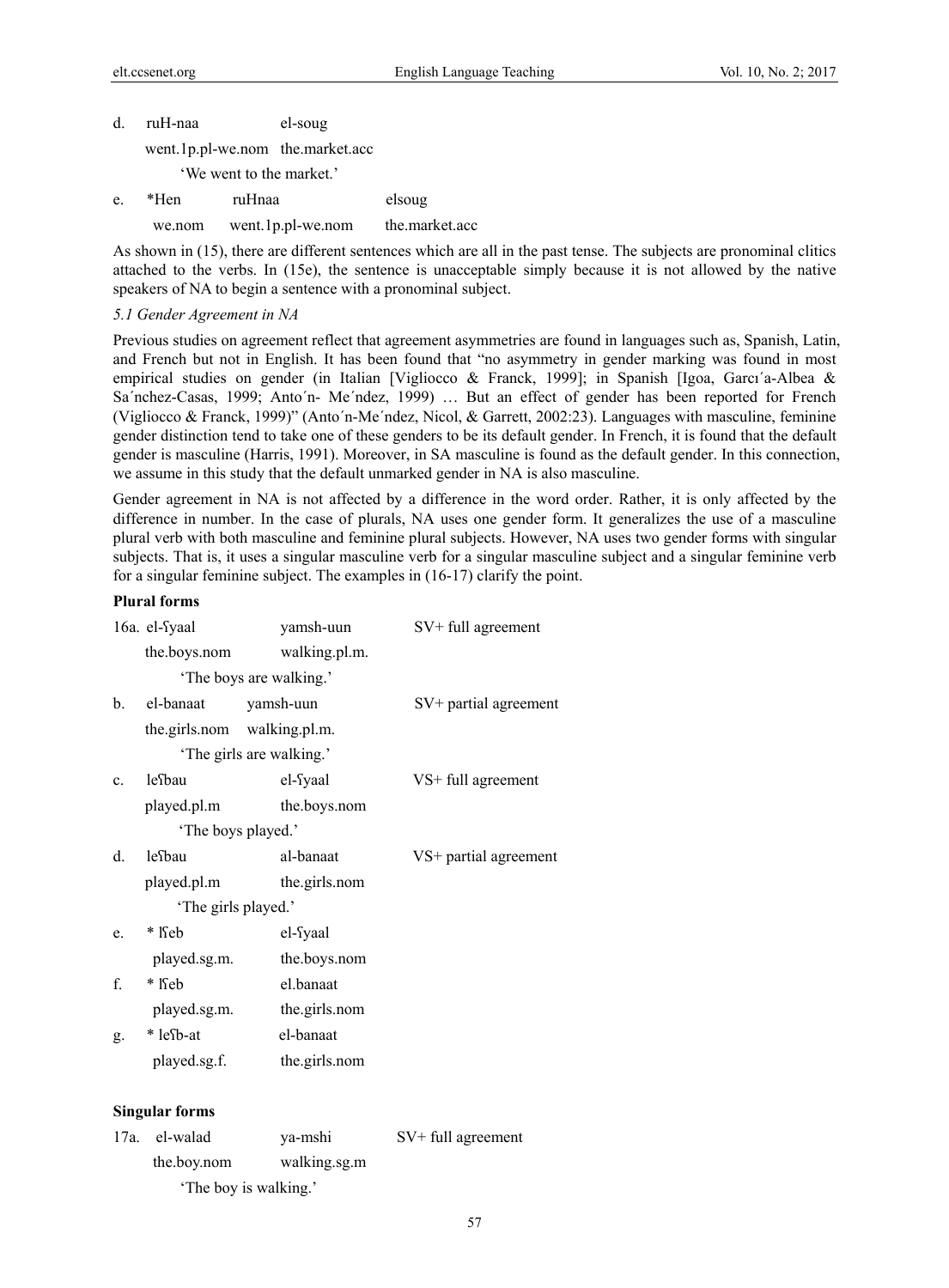| $b_{\cdot}$ | el-bint        | ta-mshi                   | $SV+$ full agreement |
|-------------|----------------|---------------------------|----------------------|
|             |                | the girl.nom walking sg.f |                      |
|             |                | 'The girl is walking.'    |                      |
| c.          | jalas          | el-walad                  | $VS+$ full agreement |
|             |                | sat.sg.m. the.boy.nom     |                      |
|             | 'The boy sat'  |                           |                      |
| d.          | jles-at        | el-bint                   | $VS+$ full agreement |
|             | sat.sg. f.     | the girl nom              |                      |
|             | 'The girl sat' |                           |                      |
|             |                |                           |                      |

In (16a) and (16c), there is full agreement in all ϕ-features (i.e. gender, number, and person) between the subject and the verb. In (16b) and (16d), there is only partial agreement in number and person but not in gender as the gender manifests itself in the default masculine form, regardless of the subject gender. However, (16e), (16f), and (16g) are ungrammatical because of number agreement differences between the subject and the verb. Moreover, in (17), there are full agreement patterns in all ϕ-features (i.e. gender, number, and person) of all the sentences. Therefore, it can be pointed out that NA usually shows full agreement patterns in the instances above except with plural feminine subjects which show partial agreement, i.e., only in gender. Given this, we assume that the default unmarked gender in NA is also masculine. Hence, SVAA in NA is not related to word order differences but rather to gender agreement differences. To be more precise, full agreement and partial agreement patterns in NA are not related to word order differences, as the case in SA, but rather to some gender agreement patterns. It can be concluded that asymmetry in NA is not related to word order but rather to gender agreement.

# *5.2 The Derivation of SVO and VSO Word Orders in NA*

It can be observed in the existing literature that the sentence derivation in SA has been investigated by different linguists. Among these linguists is Soltan who proposes the null pro hypothesis. Soltan (2007) offers two different analyses to account for word order alternation in SA. They can be demonstrated in (18).

18. Structural representations to VSO and SVO orders:

- a. VS: [TP T+[*v*\*+V] [*v*\*P DP *tv*\* [VP *t*V YP]]]
- b. SV:  $[TP DP T+[v*+V] [v*P pro t v* [VP t V YP]]]$  (p. 63)

Moreover, Musabhein (2009) proposes two derivational procedures to account for word order variations in Jordanian Arabic (henceforth, JA) similar to these in SA. Musabhein (2009) proposes that SVO word order is derived by raising the verb to T and then moving the subject DP from [Spec-vP] to [Spec-TP]. In addition, Musabhein (2009) assumes that in VSO word order, the verb is topicalized by raising it to TopP "carrying with it the cliticised resumptive pronoun" while the subject DP moves to [Spec-TP] (p. 222).

The question that can be posed here is: how can we derive SVO and VSO word orders in NA structures? In the following sub-sections, we explore the issue of the derivation of SVO and VSO orders in NA and attempt to provide a unified answer to this question.

Soltan (2007) proposes that the position of the subject depends on the order of the sentence whether it is SVO or VSO. Soltan assumes that the subject in an SVO sentence is base-generated in [Spec-TP] whereas the subject of a VSO sentence is base-generated in [Spec-vP]. Contra to Soltan's (2007) proposal, we propose that the subject in SVO and VSO word orders in NA is base-generated in [Spec-vP] and that it reaches its surface position via movement. This will be addressed in detail below.

Building on Musabhein's (2009) analysis in Jordanian Arabic, we assume that the derivation of the unmarked SVO order in NA takes place after applying a further step to the marked VSO order in the language. That is, the derivation of SVO word order in NA comes after the derivation of the marked VSO order. Given this, we propose that the default unmarked word order in NA is SVO order. Moreover, we view pronominal clitics attached to the verbs in NA structures as resumptive pronouns, not as number markers. This will be discussed in detail below.

# *5.3 VSO Derivation in NA*

In this sub-section, we explore NA structures and show how VSO word order is derived in the syntax. The analysis is based on Chomsky's (2001, 2005) Agree theory; the phase model and feature inheritance approach. This can be demonstrated in (19) below.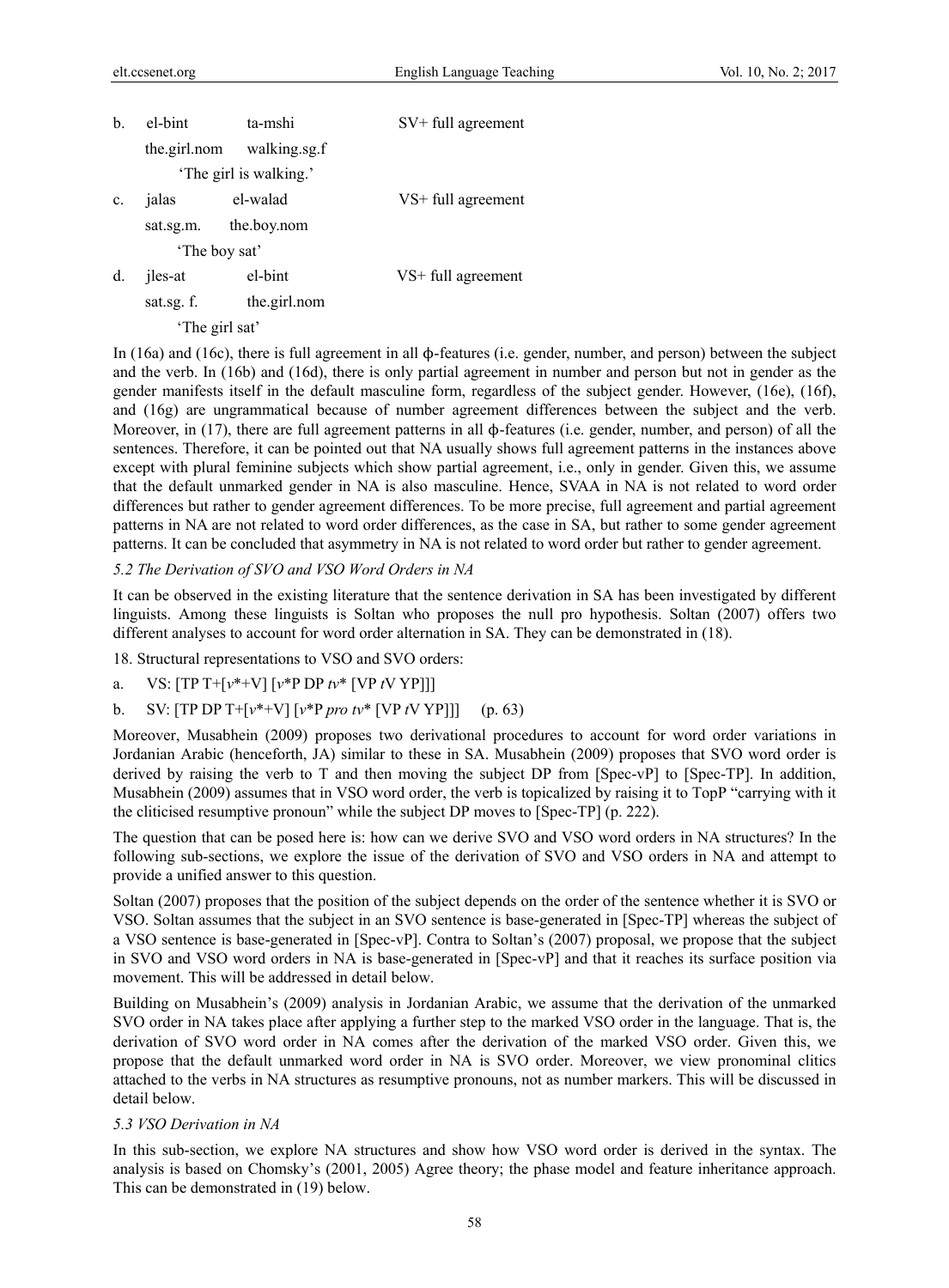| 19a. | lseb                     | zaid                        | kuurah                                 | (VSO in NA) |
|------|--------------------------|-----------------------------|----------------------------------------|-------------|
|      | played.3p.sg.m. Zaid.nom |                             | football.acc.                          |             |
|      | 'Zaid played football.'  |                             |                                        |             |
| $b$  | raaH                     | ahmad                       | el-soug                                |             |
|      |                          |                             | went.3p.sg.m. Ahmad.nom the.market.acc |             |
|      |                          | 'Ahmad went to the market.' |                                        |             |

As shown in (19) above, the derivation of VSO structures starts by merging the verb with the nominal DP, the object, to form VP. The lexical verb moves from the V position to the functional light v and forms v'. The V movement to the phase head v is to lexically support it; the latter (i.e. v) is originally proposed for the sake of valuing the uninterpretable accusative Case feature of the object DP. The v' merges with the subject DP which is base-generated in [Spec-vP] to form vP, the phase. The v head, of the vP phase, has unvalued uninterpretable ϕ-features [ϕ-features [uF]] and an interpretable Case feature [Case [F]]. The subject DP in [Spec-vP] has interpretable ϕ-features [ϕ-features [F]] and an uninterpretable Case feature [Case [uF]]. The uninterpretable features make a constituent an active probe in order to be able to search for a matching goal with interpretable features.

Furthermore, T is a strong affixal node which inherits its features from the phase head C. It has an interpretable Case feature, and uninterpretable ϕ-features. T triggers the movement of the verb from v to T so that all unvalued uninterpretable features are valued and then deleted in the syntax. After that, T agrees with the subject DP and values its Case and ϕ-features. We assume that since the head C of the CP phase does not have an Edge feature (EPP feature in previous minimalist accounts) in VSO word order in NA, the subject DP cannot raise higher up in the clause structure. As a result, the subject DP has to remain in [Spec-vP], i.e., it has to stay in situ. Hence, a derived convergent VSO structure in NA results in this syntactic operation. This can be shown in (20), where (19a) above is reproduced as (20) below for more clarification.



In the diagram (20b), the numbers with the dotted arrows indicate the derivational steps of VSO word order in NA illustrated in (20a) above. The curved solid arrow indicates the morpho-syntactic transmission of the feature inheritance property from the phase head C to the functional head T of TP. The phase head C transmits ϕ-features to T, but not an Edge feature (i.e. tense feature or EEP feature used in earlier analyses). As shown on the clause structure of NA in (20b) above, the lexical V moves to the functional head v, where it agrees with the object *kuurah* 'football' and assigns accusative Case to it. Then the functional light head v raises to the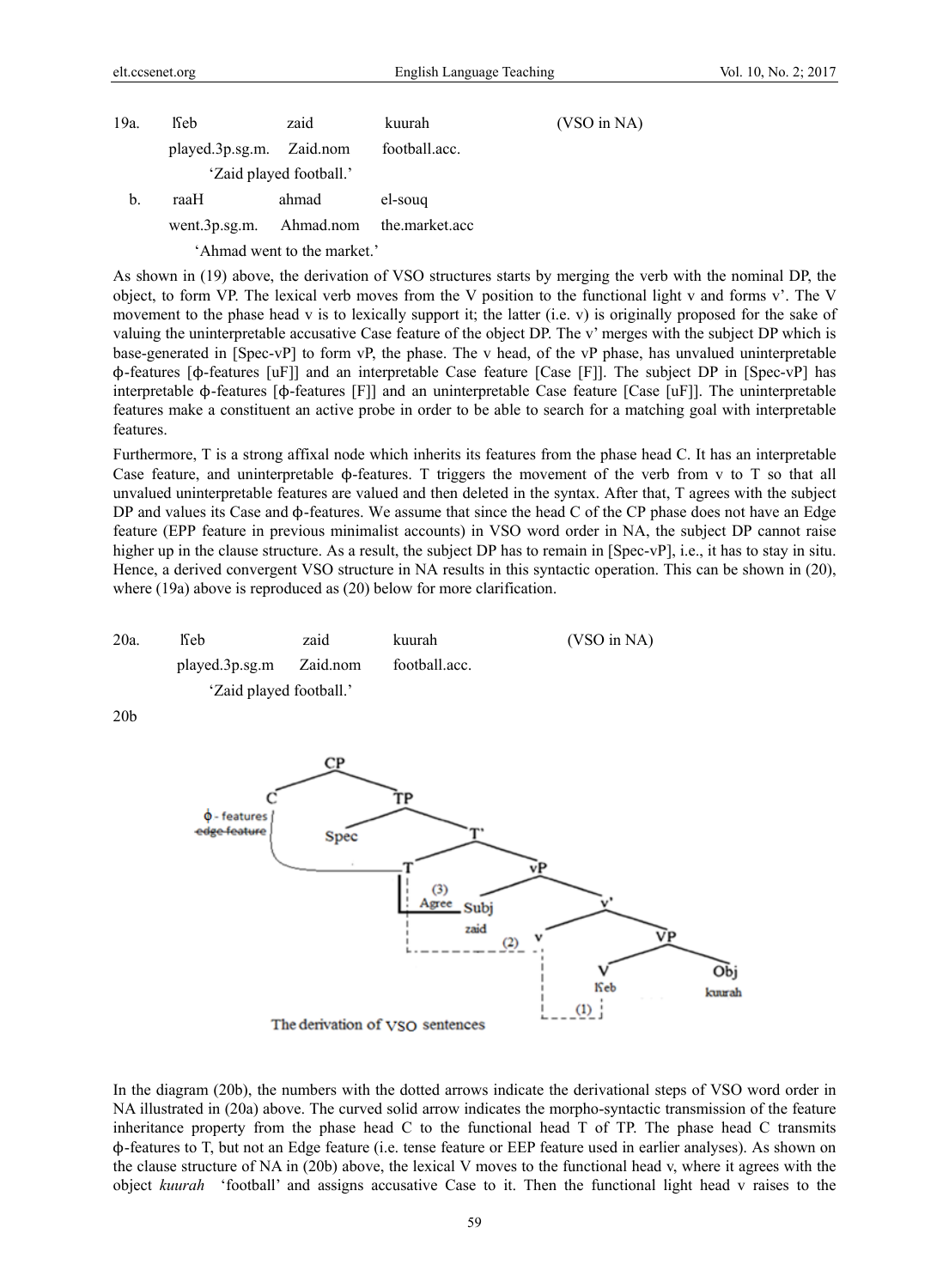functional head T, where the latter (i.e. T) agrees with the subject DP *Zaid* and values the unvalued uninterpretable features (such as Nominative Case and ϕ-features), hence such features are deleted in the syntax. We assume that the phase head C transmits only ϕ-features to the head T in VSO order because it is in VSO word order in NA that the head T does not have an Edge feature which triggers syntactic movement of the subject DP from [Spec-vP] to [Spec-TP]. This can explain why the subject DP remains in situ in VSO word order in NA syntax.

## *5.4 SVO Derivation in NA*

NA poses no restrictions on the definiteness of the subject. That is, the subject DP can either be definite or indefinite, specific or non-specific. Given this, we agree with the traditional Arab grammarians' view that the real subject DP in SA cannot precede its verb, thus the DP in SVO is seen as a topic, not a subject, by modern Arab and Western linguists working on Standard Arabic syntax. Besides, we adopt Rizzi's (1997) Split-CP Hypothesis which states that CP can be split into a number of projections; force phrase, topic phrase, focus phrase, and finite phrase, all of which are lower than CP and above TP projections.

The question that can be posed here is: on what basis should the preverbal subject DP be treated in SVO word order in NA? If we agree with Chomsky's (2005) minimalist assumption that the phase head C passes an Edge feature to the head T so that the subject can raise to [Spec-TP], then this line of argument may not be able to account for the position of the raised preverbal subject (Topic) in SVO word order in NA. Following Rizzi's (1997) Split-CP analysis and Musabhein's (2009) minimalist account, we assume that there is a dire need of adding a Topic Phrase (TopP) projection within the CP projection layer of the clause structure of NA, a projection which has to be accommodated between CP and TP projections. The reason why we suggest this TopP projection can be attributed to the fact that the occurrence and the position of the preverbal topicalized subject have to be explained neatly in SVO word order in NA.

Like VSO word order derivation in NA, SVO order is also derived morpho-syntactically in a similar way but differs in a further syntactic step; the subject DP in SVO order in NA has to raise higher up in the clause structure, where it is topicalized. Let us illustrate this in (21) below for more exposure.



As shown on the clause structure in (21b) above, the dotted arrows illustrate the movement of the lexical V *lseb* 'played' to the functional head v where it agrees with the object *kuurah* 'football' and assigns accusative Case to it. Then the head v raises to the head T for feature valuation purposes, where it (i.e. T) agrees with the subject DP *Zaid* and values the unvalued uninterpretable features (such as Nominative Case and phi-features). Once these unvalued uninterpretable features are valued they get deleted in the course of the derivation. The curved solid arrows indicate the syntactic process of the transmission of the feature inheritance property from the phase head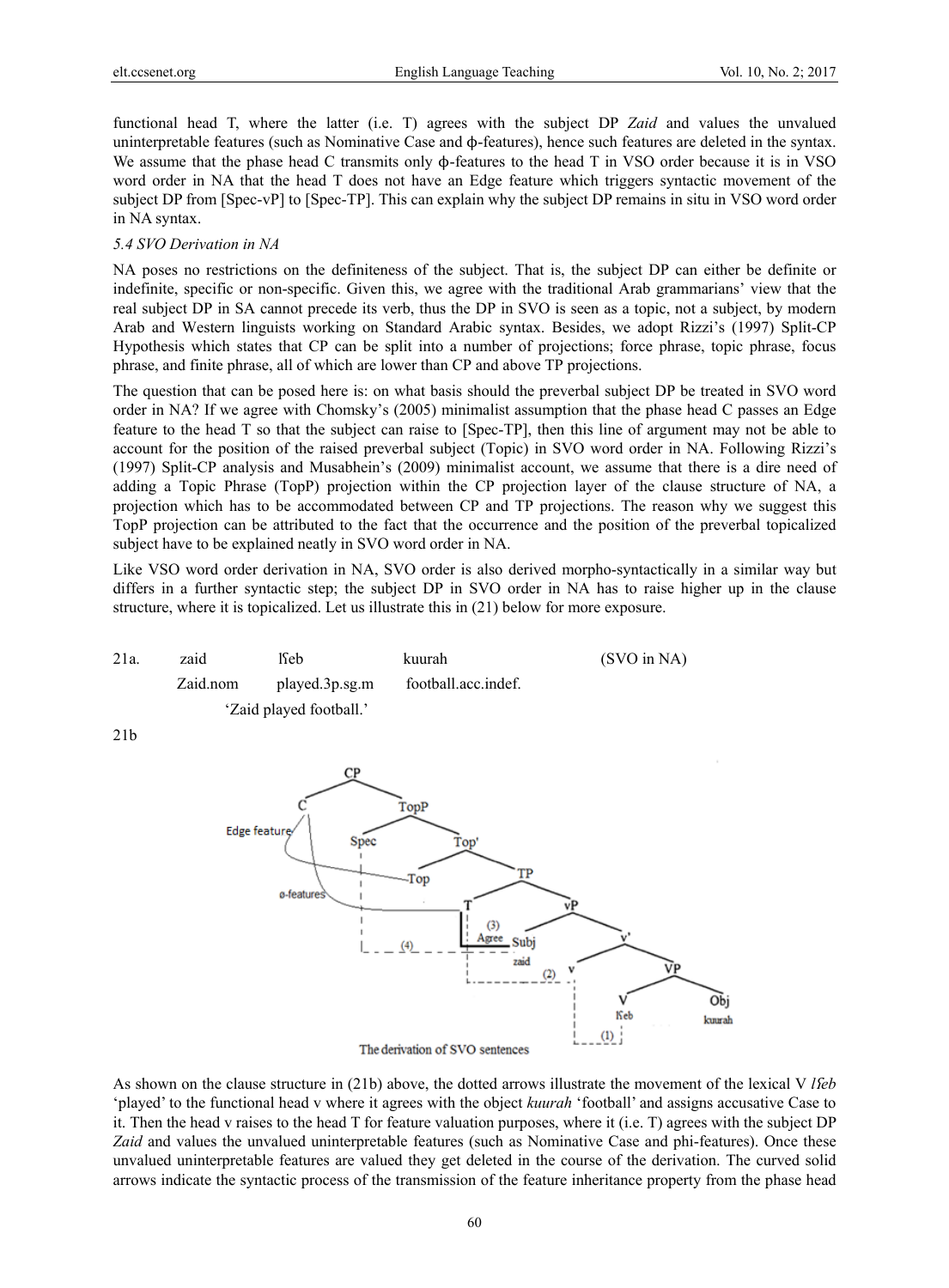C to the heads Top and T. We assume that the phase head C transmits ϕ-features to T, and the Edge feature to Top. It is the Edge feature on the head Top which motivates the subject DP to move to [Spec-TopP] where unvalued uninterpretable features are valued and hence deleted in the course of the derivation, thus generating a convergent structure in the language.

#### **6. Conclusion**

This study has attempted to present a satisfactorily unified account of word order derivation and agreement in NA based on Chomsky's (2005) Agree theory. We have assumed that the derivation of the unmarked SVO word order in NA comes after the derivation of the marked VSO word order; it has demonstrated that SVO is derived after VSO in NA. Given this, we have postulated that the default unmarked word order is SVO in NA. It has illustrated that the derivational analysis of the word order in NA starts by assuming that T in VSO lacks the Edge feature which motivates movement of the subject DP to [Spec-TP]. As a consequence, the subject of VSO structure remains in situ, that is, it stays in the subject position of [Spec-vP].

On the other hand, we have proposed that the derivation of SVO word order in NA comes as a further derivational step after the derivation of VSO word order. We have proposed that the DP which is base-generated in [Spec-vP] is a topic, not a subject. Moreover, we have adopted Rizzy's split-CP hypothesis on the basis of which we have assumed the existence of a Top Phrase (TopP) projection in the clause structure of NA. Furthermore, we have postulated that the phase head C passes its ϕ-features to the functional head T and the Edge feature to TopP. The paper has shown that the derivational steps in NA are motivated by the necessity to value the uninterpretable features. We have assumed that features in NA are inherited from the phase heads; there are different types of features among which are the agreement features (ϕ-features) which are uninterpretable on the phase heads. It has shown that the uninterpretable features on the phase heads allow them to enter into an Agree relation with the nearest matching interpretable feature on a DP to value such features, hence all the uninterpretable features are valued and deleted in the syntax. Once a feature is processed and valued, a convergent structure is generated in the syntax. What has been interesting about Chomsky's (2001, 2005) Agree theory is that feature valuation has played an important role in the derivation of SVO and VSO structures and has explained agreement patterns in NA. Moreover, it has explored subject-verb agreement asymmetry and has shown that the asymmetry in NA is not related to word order differences but rather to gender agreement differences.

## **References**

Al-Jarjani, A. (1079). *Al-jumal [Sentences]*. Damascus: Daar Al-Hekmah.

- Al-Horais, N. (2009). A minimalist approach to agreement in Arabic. *Newcastle Working Papers in Linguistics (Vol.15)*, retrieved from http://www.ncl.ac.uk/linguistics/research/workingpapers/ index.htm.
- Al-Khalil, A. A. (786). *?al-jumal fii al-naHw.* F. Qabadah (Ed.). (1985). Beirut: Al-Resaalah Publishing.
- Al-Rajehi, A. (1998). *al-tadbeeq al-naHawi [Practical syntax]*. Alexandria: Daar Al-Maʕrefah Al-Jameʕyah.
- Al-Rahawi, R. M. H. (2007). *?al-jumlah al-?ismyyah* ʕ*enda al-naHawyien ?al-*ʕ*arab Hatta nehayat al-Qarn al-thamen al-hejri: derasah wasfyah taHlilyah.* MA dissertation. Aden: Aden University.
- Anto´n-Me´ndez, Nicol, J. L., & Garrett, M. (2002). The relation between gender and number agreement processing. *Syntax, 5*(1), 1-25. https://doi.org/10.1111/1467-9612.00045
- Anto´n-Me´ndez, I. (1999). *Gender and number agreement processing in Spanish*. PhD dissertation, University of Arizona, Tucson.
- Aoun, J., Benmamoun, E., & Sportiche, D. (1994). Agreement, word order, and conjunction in some varieties of Arabic. *Linguistic Inquiry, 25*, 195-220.
- Bahluol, M., & Harbert, W. (1992). Agreement asymmetries in Arabic. In *Proceedings of the Eleventh West Coast Conference on Formal Linguistics (WCCFL) 11*, 15-31*.* Stanford, CA.
- Bardeas, S. M. (2005). *The pronominal forms in questions in Makkan Arabic*. MA thesis: University of York.
- Benmamoun, E. (2000). *The feature structure of functional categories: a comparative study of Arabic dialects*. Oxford: Oxford University Press.
- Chomsky, N. (1981). *Lectures on government and binding.* Dordrecht-Holland: Foris Publications.
- Chomsky, N. (1991). Some notes on the economy of derivation and representation. In R. Freidin (Ed.) *Principles and parameters in comparative grammar.* Cambridge: MIT Press. (pp. 417-54).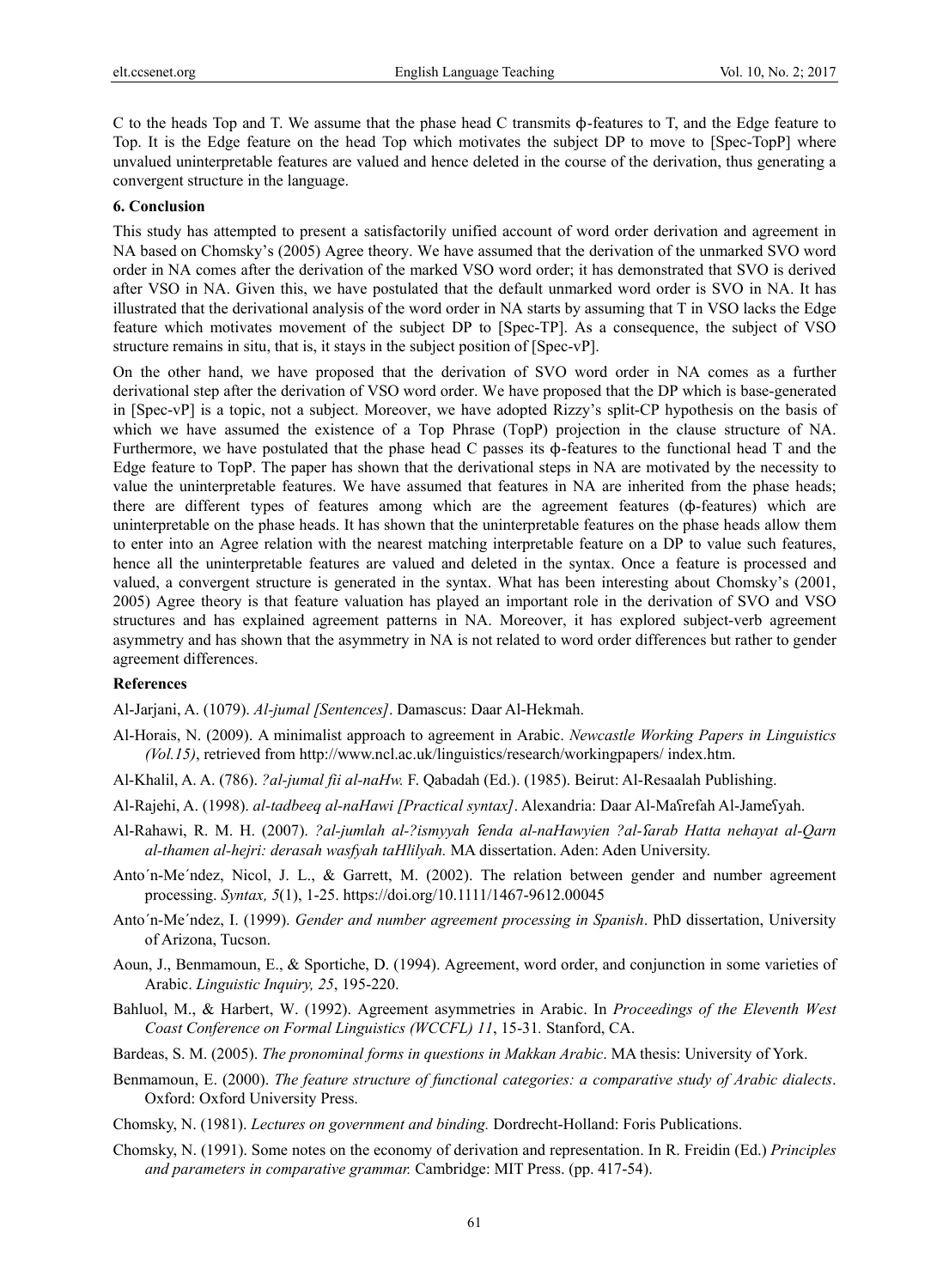- Chomsky, N. (1993). A minimalist program for linguistic theory. In K. Hale, & S. J. Keyser (Eds.) *The view from building 20: essays in linguistics in honor of Sylvain Bromberger.* Cambridge, MA: MIT Press. (pp. 1-52).
- Chomsky, N. (1995). *The minimalist program.* Cambridge, Mass: MIT Press.
- Chomsky, N. (2000). Minimalist inquiries: the framework. In H. Lasnik, R. Martin, D. Michaels & J. Uriagereka (eds.) *Step by step: Essays on minimalist syntax in honor of Howard Lasnik.* Cambridge. Mass: MIT Press. (pp. 89- 156).
- Chomsky, N. (2001). Derivation by phase. In M. Kenstowicz (Ed.). *Ken Hale: A Life in Language.* Cambridge, Mass: MIT Press. (pp. 1-52).
- Chomsky, N. (2005). On phases. Ms. MIT.
- Fakih, A. (2014a). Subject Wh-movement in Najrani Arabic and minimalism. *International Journal of Linguistics,* 6(5), 90-108. https://doi.org/10.5296/ijl.v6i5.6059
- Fakih, A. (2014b). The null pro subject in early Modern English and Standard Arabic. *Arab World English Journal, 5*(4), 28-54.
- Fakih, A. (2015). Structural case assignment in Standard Arabic: a feature-based-inheritance perspective. *International Journal of English Linguistics, 5*(5), 1-13. https://doi.org/10.5539/ijel.v5n5p1
- Fakih, A. (2016). Agreement in Standard Arabic VSO and SVO word orders: a feature-based inheritance approach. *Theory and Practice in Language Studies, 6*(1), 1-16. https://doi.org/10.17507/tpls.0601.03
- Fassi Fehri, A. (1993). *Issues in the structure of Arabic clauses and words.* Dordrecht: Kluwer Academic. https://doi.org/10.1007/978-94-017-1986-5
- Harris, J. W. (1991). The exponence of gender in Spanish. *Linguistic Inquiry, 22*(1), 27-62.
- Heck, F., & Richards, M. (2007). A probe-goal approach to agreement and incorporation restrictions in southern Tiwa*.* In J. Trommer & A. Opitz (Eds.). (2007). *1 2 many: One-to-many relations in grammar*. Leipzig University, (pp. 205-239).
- Holmberg, A. (2005). Is there a little pro? Evidence from Finnish. *Linguistic Inquiry, 36*, 533-64. https://doi.org/10.1162/002438905774464322
- Holmberg, A. (2008). Null subject parameters. Ms., Newcastle University. [To appear in Biberauer, T., A. Holmberg, I. Roberts, & M. Sheehan. *Parametric variation: null subjects in minimalist theory*. Cambridge: Cambridge University Press].
- Ibn-Jinni, O. (1002). *alluma*ʕ *fii al-*ʕ*arabiyah*. H. Almo?men (Ed.). (1985). Beirut: Al-Nahdah Al-ʕarabiyah Library.
- Ibn Hisham, A. (1360). *aawdah al-masaalik ila alfiyyat Ibn Malik [The clearest ways to Ibn Malik's a-rime]*. Vol. I, II, & III. M. M. Abdul-Hamid (Ed.). (1979). Beirut: Daar Al-Nadwah Al-Jadidah.
- Ibn Mubarrad, M. Y. (898). *?al-muQtaDab*. M. A. ʕaDiimah (Ed.). (1994). Cairo: The Higher Council for Islamic Affairs.
- Igoa, J. M., Garcia-Albea, J. E., & Sanchez-Casas, R. (1999). Gender number dissociation in sentence production in Spanish. *Rivista de Linguistics, 11*, 165-198.
- Mohammad, M. A. (1990). The problem of subject-verb agreement in Arabic: towards a solution. In M. Eid (Ed.) *Perspectives in Arabic Linguistics I*. Amsterdam: John Benjamins. https://doi.org/10.1075/cilt.63.07moh
- Mohammad, M. A. (2000). *Word order, agreement and pronominalization in Standard and Palestinian Arabic*. Amsterdam: John Benjamins. https://doi.org/10.1075/cilt.181
- Musabhein, M. (2009). *Case, agreement and movement in Arabic: a minimalist approach*. Doctoral dissertation. University of Newcastle.
- Olarrea, A. (1995). Notes on the optionality of agreement. University of Washington. *ASJU, XXIX-1*, 133-173
- Ouhalla, J. (1994). *Introducing transformational grammar from rules to principles and parameters*. London: Arnold.
- Rizzi, L. (1997). The fine structure of the left periphery. In L. Haegeman (Ed.). *Elements of grammar.* Dordrecht: Kluwer. (pp. 281-337). https://doi.org/10.1007/978-94-011-5420-8\_7
- Sibawayh, A. U. (796). *Al-Kitaab [The book]*. A. Haroon (Ed.). (1973). Beirut: Daar Al-Jabal Press.